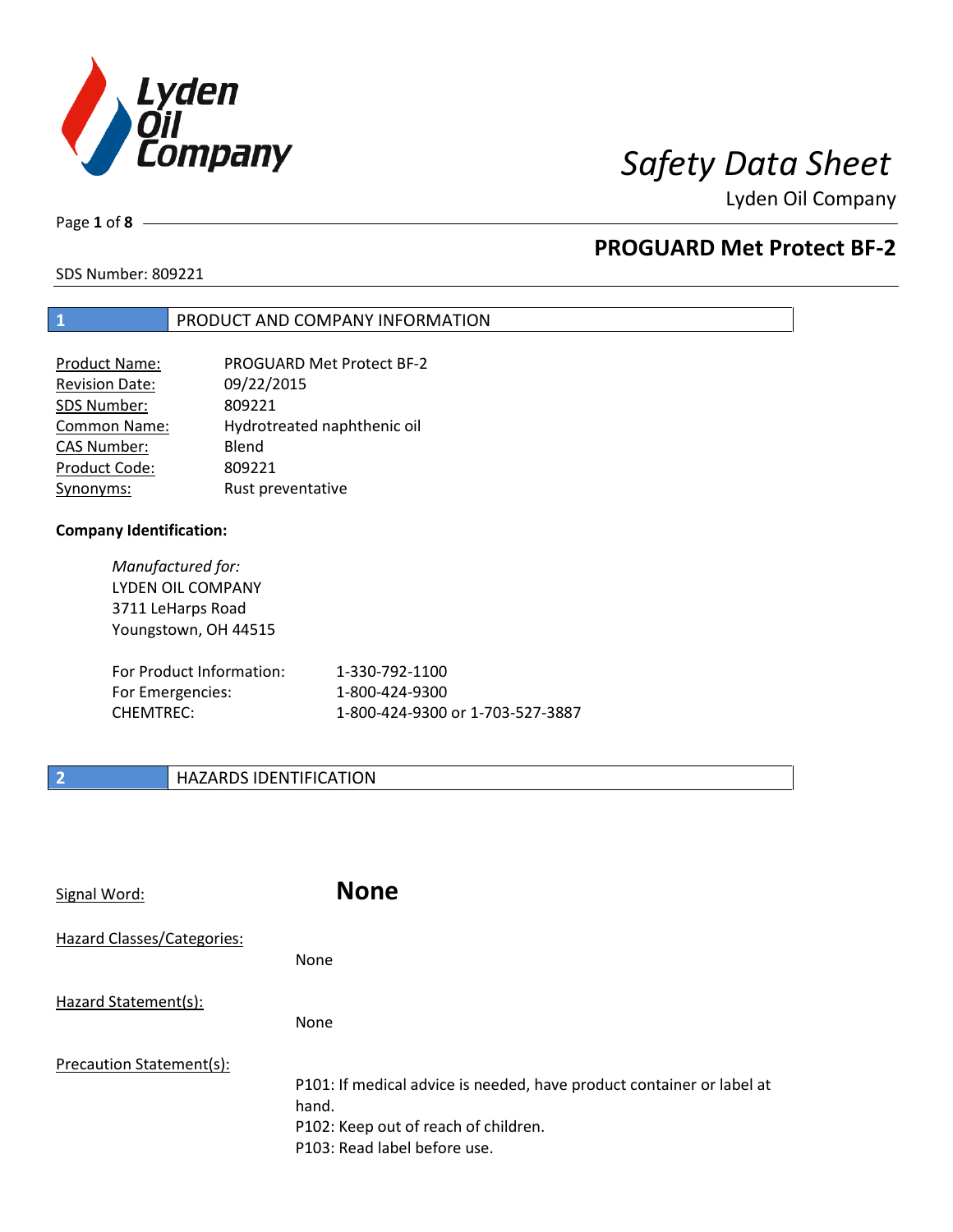

Page **2** of **8**

# **PROGUARD Met Protect BF-2**

SDS Number: 809221

Other Hazard Statement(s):

-NFPA Ratings:  $Health = 1$  $Fire = 1$ Reactivity  $= 0$ 

## **3** COMPOSITION / INFORMATION ON INGREDIENTS

Ingredients:

*Mixture of the substances listed below with nonhazardous additions.*

| <b>Chemical Name</b>                                   | <b>CAS Number</b> | Percentage |
|--------------------------------------------------------|-------------------|------------|
| Distillates (petroleum), hydrotreated heavy naphthenic | 64742-52-5        | $90$       |

*\*Any concentration shown as a range is to protect confidentiality or is due to batch variation.*

| 74 | $\blacksquare$<br>w<br>AID IVIEAJUNEJ |
|----|---------------------------------------|
|    |                                       |

### Description of First Aid Measures:

| Inhalation:   |                                                                                                                                                                                                                                                                                                            |
|---------------|------------------------------------------------------------------------------------------------------------------------------------------------------------------------------------------------------------------------------------------------------------------------------------------------------------|
|               | Remove victim to fresh air and keep at rest in a position comfortable<br>for breathing. If the victim has difficulty breathing or tightness of the<br>chest, is dizzy, vomiting or unresponsive, give oxygen with rescue<br>breathing or CPR as required and transport to the nearest medical<br>facility. |
| Skin Contact: |                                                                                                                                                                                                                                                                                                            |
|               | Flush skin with water, wash with soap and water. Remove<br>contaminated clothing. Do not reuse clothing until cleaned. If material<br>is injected under the skin, transport to the nearest medical facility for<br>additional treatment.                                                                   |
| Eye Contact:  |                                                                                                                                                                                                                                                                                                            |
|               | Rinse opened eye for at least 15 minutes under running water. If<br>symptoms persist, consult medical attention.                                                                                                                                                                                           |
|               |                                                                                                                                                                                                                                                                                                            |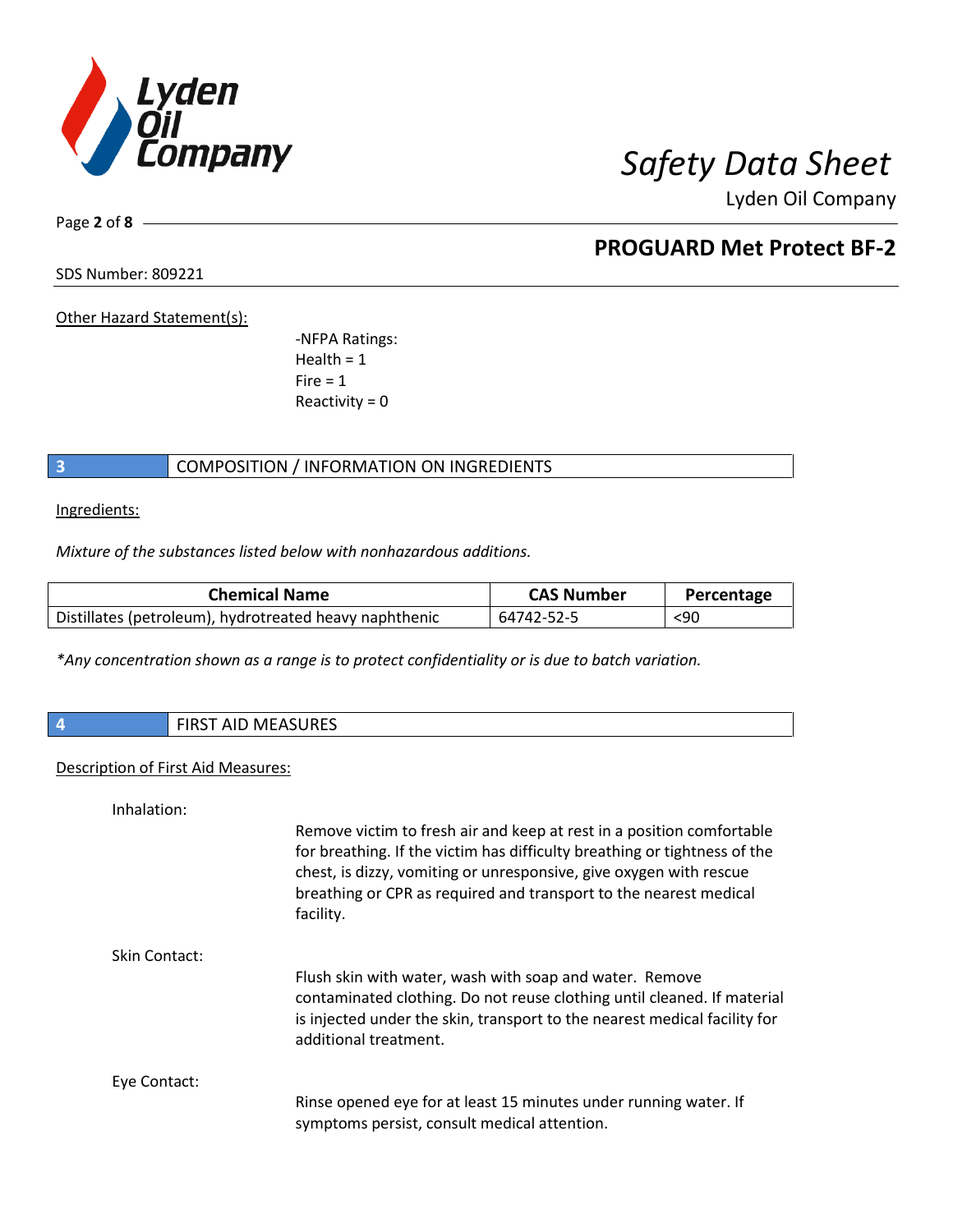

|                                               |            | <b>PROGUARD Met Protect BF-2</b>                                                                                                                                                                  |  |
|-----------------------------------------------|------------|---------------------------------------------------------------------------------------------------------------------------------------------------------------------------------------------------|--|
| SDS Number: 809221                            |            |                                                                                                                                                                                                   |  |
| Ingestion:                                    | attention. | Rinse mouth with water. If symptoms develop, obtain medical                                                                                                                                       |  |
| Symptoms and Effects, both acute and delayed: |            | No further relevent data available.                                                                                                                                                               |  |
| <b>Recommended Actions:</b>                   |            | Treat symptomatically. Call a doctor or poison<br>control center for guidance.                                                                                                                    |  |
| FIRE FIGHTING MEASURES<br>5                   |            |                                                                                                                                                                                                   |  |
| Recommended Fire-Extinguishing Equipment:     |            | Use dry powder, foam, or carbon dioxide fire<br>extinguishers. Water may be ineffective in fighting<br>an oil fire unless used by experienced fire fighters.                                      |  |
| Possible Hazards During a Fire:               |            | Hazardous combustion products may include: A<br>complex mixture of airborne solid and liquid<br>particulates and gases (smoke). Carbon monoxide.<br>Unidentified organic and inorganic compounds. |  |
| <b>Recommendations to Firefighters:</b>       |            | Proper protective equipment including breathing<br>apparatus.                                                                                                                                     |  |

Personal Precautions:

Avoid contact with skin, eyes, and clothing. Keep away from sources of ignition.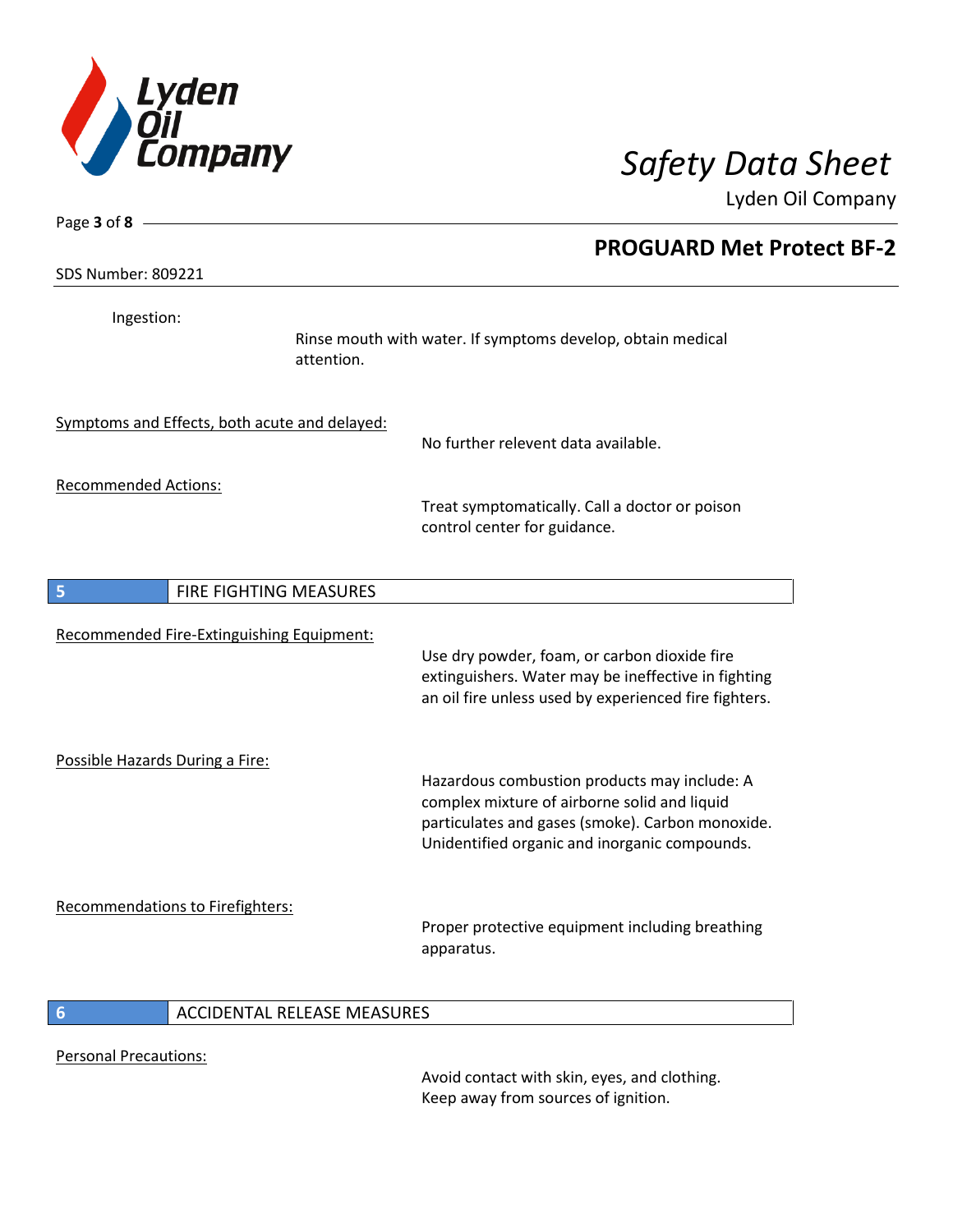

| Page 4 of 8 -                       | <b>PROGUARD Met Protect BF-2</b>                                                                                    |
|-------------------------------------|---------------------------------------------------------------------------------------------------------------------|
| <b>SDS Number: 809221</b>           |                                                                                                                     |
| <b>Emergency Procedures:</b>        | Contain spilled material, collect in suitable and<br>properly labled containers.                                    |
| <b>Environmental Precautions:</b>   | Do not allow to reach sewage system or any water<br>course.<br>Do not allow to enter ground waters.                 |
| Cleanup Procedures:                 | Pick up excess with inert absorbant material. Treat<br>contaminated absorbent same as spilled product.              |
| <b>HANDLING AND STORAGE</b>         |                                                                                                                     |
| <b>Handling Precautions:</b>        | Handle with care and avoid spillage on the floor.<br>Do not cut, weld, drill, grind, braze, or solder<br>container. |
| <b>Storage Requirements:</b>        | Keep container tightly sealed.<br>Keep away from sources of ignition.                                               |
| 8                                   | EXPOSURE CONTROLS / PERSONAL PROTECTION                                                                             |
| <b>Exposure Limits:</b>             | -64742-52-5 Distillates (petroleum), hydrotreated heavy naphthenic (<30%):                                          |
| Long-term value: 5mg/m <sup>3</sup> | ACGIH TLV - Short-term value: 10mg/m <sup>3</sup><br>OSHA PEL - Long-term value: 5mg/m <sup>3</sup>                 |

### Engineering Controls:

All ventilation should be designed in accordance with OSHA standard (29 CFR 1910.94).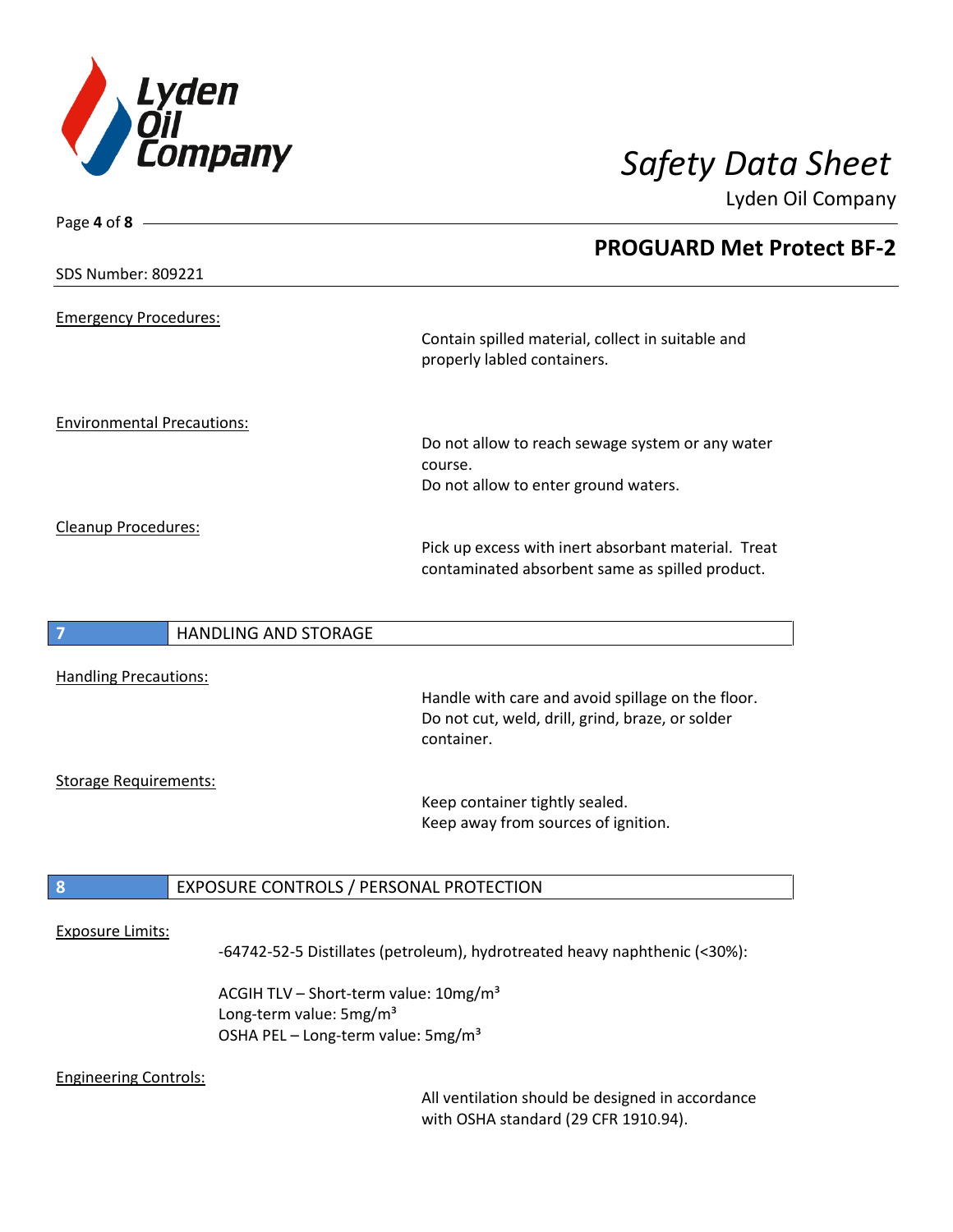

Page **5** of **8**

# **PROGUARD Met Protect BF-2**

SDS Number: 809221

Personal Protective Equipment:

Wash hands before breaks and at the end of work. Use safety glasses and gloves.

## **9 PHYSICAL AND CHEMICAL PROPERTIES**

| Color:                        | Amber                                       |
|-------------------------------|---------------------------------------------|
| <b>Physical State:</b>        | Liquid                                      |
| Odor:                         | Characteristic                              |
| Odor Threshold:               | Data not available                          |
| pH:                           | Data not available                          |
| <b>Melting Point:</b>         | Data not available                          |
| <b>Boiling Point:</b>         | $>500^\circ$ F                              |
| <b>Boiling Range:</b>         | Data not available                          |
| Flash Point:                  | 340°F                                       |
| <b>Evaporation Rate:</b>      | <1 (where Butyl Acetate - 1)                |
| Flammability:                 | Data not available                          |
| Flammability Limits:          | Data not available                          |
| Vapor Pressure:               | Data not available                          |
| Vapor Density:                | Data not available                          |
| <b>Relative Density:</b>      | 0.9018 (where water = $1$ )                 |
| Solubilities:                 | Insoluble in water                          |
| <b>Partition Coefficient:</b> | Data not available                          |
| Auto-Ignition Temperature:    | Data not available                          |
| Decomposition Temperature:    | Data not available                          |
| Viscosity:                    | 23 mm <sup>2</sup> /sec (kinematic at 40°C) |
|                               |                                             |

| <b>10</b>                   | STABILITY AND REACTIVITY |                                                                  |
|-----------------------------|--------------------------|------------------------------------------------------------------|
| Stability:                  |                          | Stable under normal conditions.                                  |
| Reactivity:                 |                          | Not reactive under normal conditions.                            |
| <b>Conditions to Avoid:</b> |                          |                                                                  |
|                             |                          | Extreme temperature, sparks, open flame, and<br>direct sunlight. |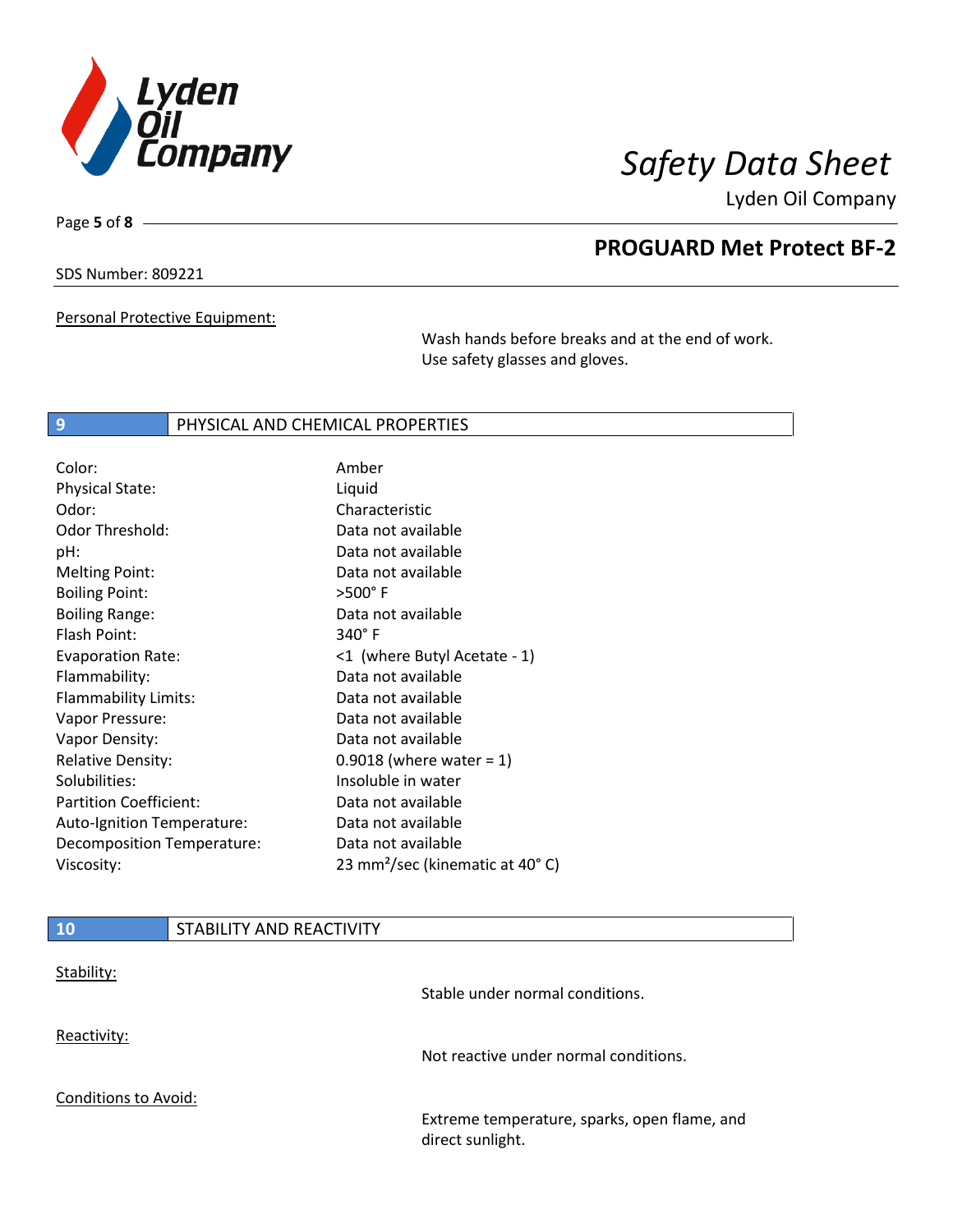

 $\overline{\phantom{a}}$ 

 $\overline{\phantom{a}}$ 

Lyden Oil Company

| Page 6 of 8 $-$                        |                                                                                          |
|----------------------------------------|------------------------------------------------------------------------------------------|
|                                        | <b>PROGUARD Met Protect BF-2</b>                                                         |
| <b>SDS Number: 809221</b>              |                                                                                          |
|                                        |                                                                                          |
| <b>Hazardous Reactions:</b>            | No known hazardous reactions.                                                            |
|                                        |                                                                                          |
| <b>Incompatible Materials:</b>         | Strong oxidizers and strong reducing agents.                                             |
|                                        |                                                                                          |
| <b>Decomposition Products:</b>         | Oxides of carbon and hydrogen.                                                           |
|                                        |                                                                                          |
| <b>TOXICOLOGICAL INFORMATION</b><br>11 |                                                                                          |
|                                        |                                                                                          |
| Routes of Exposure:                    |                                                                                          |
|                                        | Skin and eye contact are the primary routes of                                           |
|                                        | exposure although exposure may occur following<br>accidental ingestion.                  |
|                                        |                                                                                          |
| <b>Exposure Effects:</b>               |                                                                                          |
|                                        | Repeated skin contact may cause dermatitis or an                                         |
|                                        | oil acne. Exposure to eyes may cause redness.<br>Mists may cause respiratory irritation. |
|                                        |                                                                                          |
| <b>Measures of Toxicity:</b>           |                                                                                          |
|                                        | No test data available.                                                                  |
| Carcinogenic/Mutagenic Precautions:    |                                                                                          |
|                                        | Non-carcinogenic and not expected to be                                                  |
|                                        | mutagentic.                                                                              |
|                                        |                                                                                          |
| <b>ECOLOGICAL INFORMATION</b><br>12    |                                                                                          |
| <b>Ecological Precautions:</b>         |                                                                                          |
|                                        | Avoid exposing to the environment.                                                       |
| <b>Ecological Effects:</b>             |                                                                                          |

No specific environmental or aquatic data available.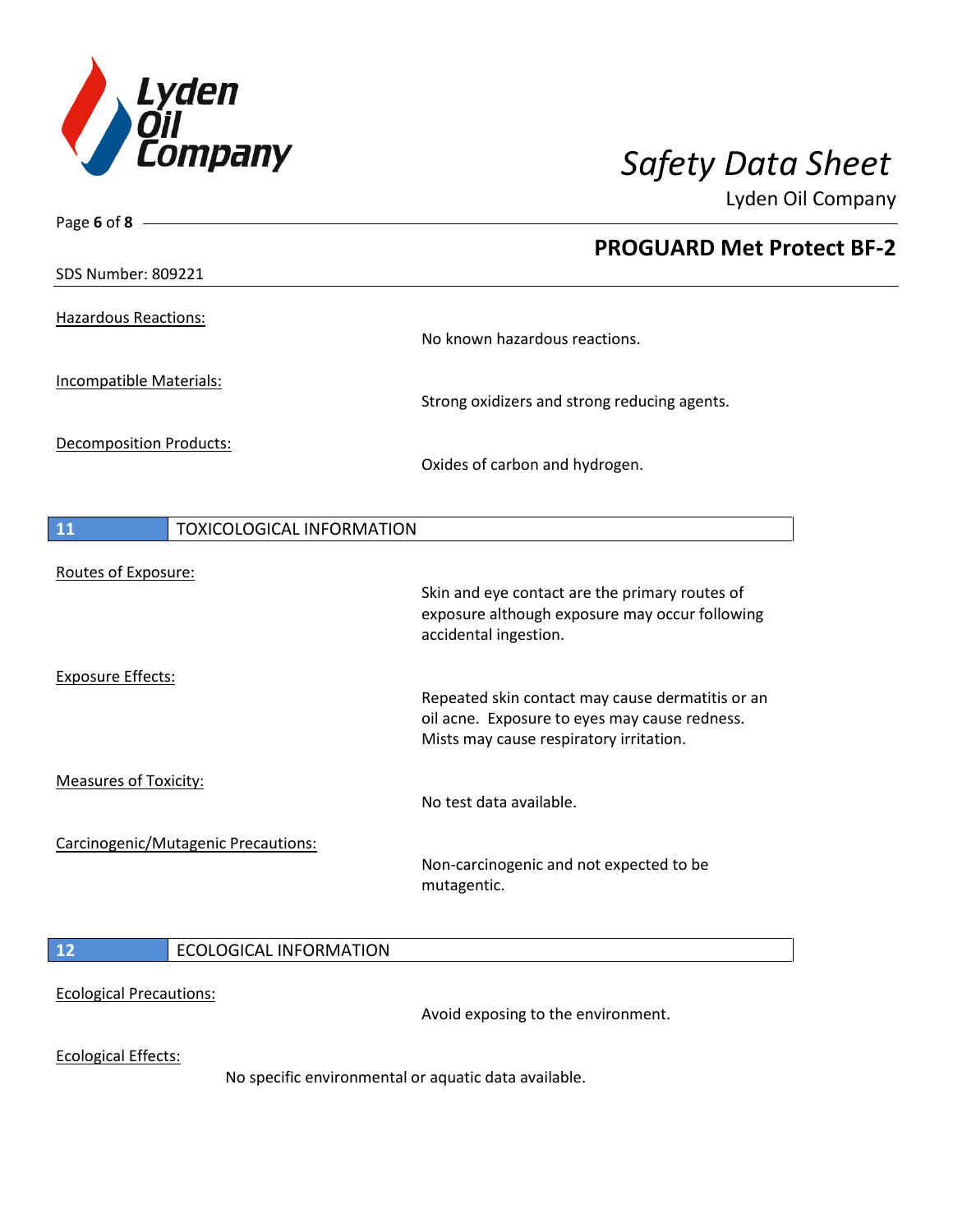

**PROGUARD Met Protect BF-2**

Lyden Oil Company

SDS Number: 809221

| 13                                                                                                |  | DISPOSAL CONSIDERATIONS                                                                   |                                                                                             |
|---------------------------------------------------------------------------------------------------|--|-------------------------------------------------------------------------------------------|---------------------------------------------------------------------------------------------|
| Disposal Methods:                                                                                 |  |                                                                                           |                                                                                             |
|                                                                                                   |  |                                                                                           | Dispose of waste material in accordance with all<br>local, state, and federal requirements. |
| <b>Disposal Containers:</b>                                                                       |  |                                                                                           | Use properly approved container for disposal.                                               |
| <b>Special Precautions:</b>                                                                       |  |                                                                                           | Do not flush to surface waters or drains.                                                   |
| 14                                                                                                |  | <b>TRANSPORT INFORMATION</b>                                                              |                                                                                             |
| <b>UN Number:</b><br><b>UN Shipping Name:</b><br><b>Transport Hazard Class:</b><br>Packing Group: |  | Data not available<br>Lubricating Oil, N.O.S.<br>Data not available<br>Data not available |                                                                                             |
| <b>Environmental Hazards:</b>                                                                     |  |                                                                                           | Data not available                                                                          |
| <b>Bulk Transport Guidance:</b>                                                                   |  |                                                                                           | Data not available                                                                          |
| <b>Special Precautions:</b>                                                                       |  |                                                                                           | Not regulated by DOT.                                                                       |
| <b>REGULATORY INFORMATION</b><br>15                                                               |  |                                                                                           |                                                                                             |

This material and all of its components are listed on the Inventory of Existing Chemical Substances under the Toxic Substances Control Act.